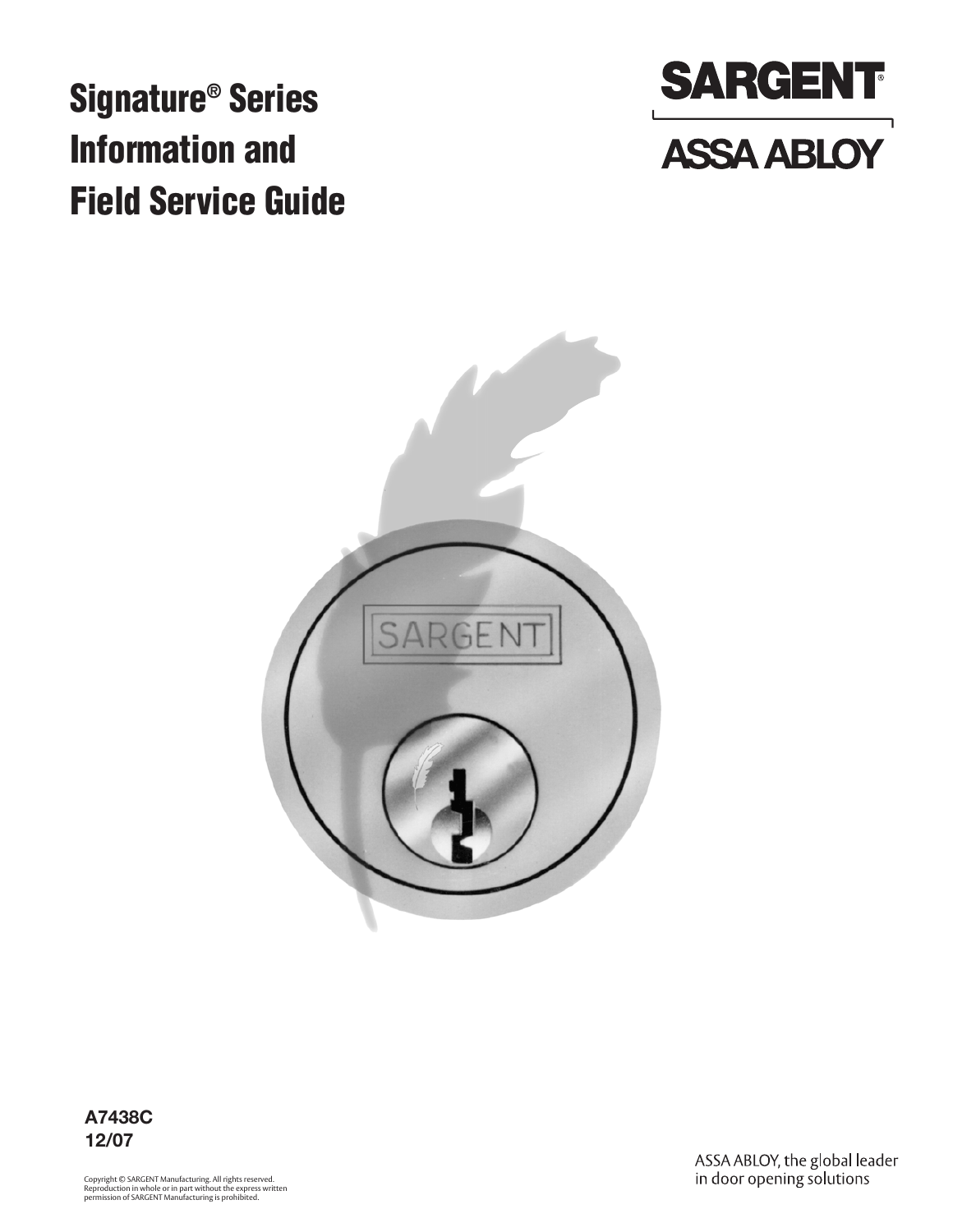## **Table of Contents**

**Signature® Feature Overview ..........................................................................1**

| $\left(\begin{array}{c} \blacksquare \end{array}\right)$ |  |
|----------------------------------------------------------|--|
| $\left( 2\right)$                                        |  |
| $\boxed{3}$                                              |  |
| $\boxed{4}$                                              |  |
| $\sqrt{5}$                                               |  |
| $\bm{6}$                                                 |  |
| $\boxed{7}$                                              |  |
| $\mathbf{8}$                                             |  |
| $\boxed{\mathbf{0}}$                                     |  |
| $\boldsymbol{\omega}$                                    |  |
| $\bm{\mathrm{H}}$                                        |  |
| $\overline{12}$                                          |  |
| $\overline{13}$                                          |  |
| $\bm{14}$                                                |  |
|                                                          |  |

Thank you for selecting SARGENT's Signature patented security cylinders and keys to protect the integrity of your facility and its master keying system.

This Information and Field Service Guide has been developed to assist you in understanding and servicing your SARGENT Signature cylinders and keys.

SARGENT has created your registered code pattern exclusively for your facility.

It is imperative that you protect this information so it remains confidential and known only to those individuals authorized by you and SARGENT's Key Records Department.

Again, thank you for selecting SARGENT Signature.

SARGENT Manufacturing Company reserves the right to make changes in design and specification or to make additions and improvements to the Signature cylinders and keys without notice and without obligation to incorporate them into previously manufactured products. SARGENT Manufacturing Company is not responsible for any non-SARGENT modifications, additions, or alterations to the Signature cylinders and keys.

**Page**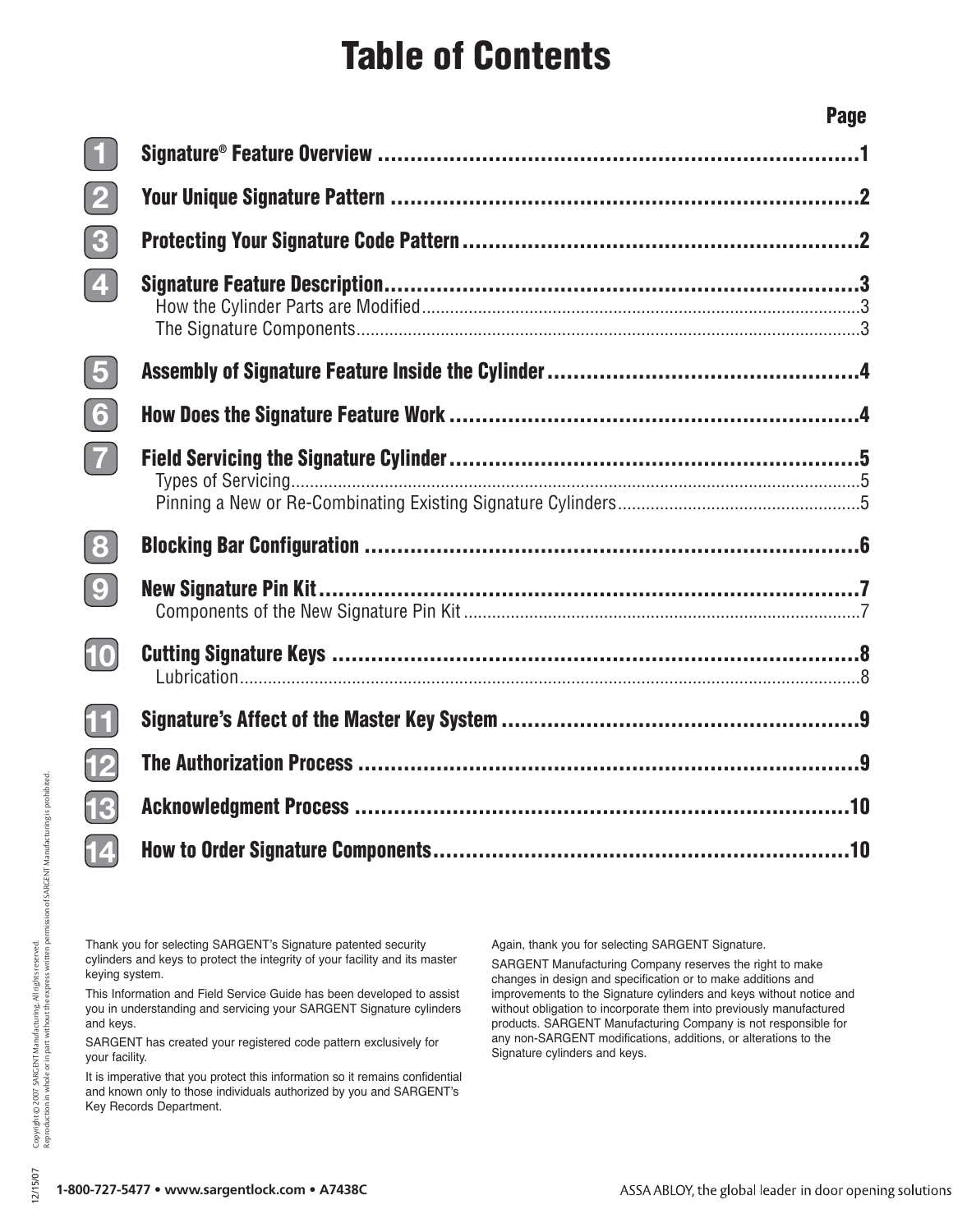

## **1 Signature Feature Overview**

The Signature feature has been developed to provide building owners with protection against unauthorized duplication of keys operating within their buildings' mechanical master key system.

The reproduction and duplication of keys is the number one source of unauthorized entry in a facility.

The standard mechanical master keying systems are not protected from duplication of key blank and keyways by other manufacturers.

The only way to protect the key from duplication is to obtain a patent. Many manufacturers have developed patent protected keys over the last twenty to twenty-five years. For the most part, these patents have involved radical changes to the cylinder in which the key operates.

This has required changing existing master key systems, cylinders and keys and introduces new patented cylinders and patent protected keys.

It has been SARGENT's goal to develop a patent-protected key control key system that would enable owner's of either new or existing buildings currently using SARGENT master key systems to introduce these patent-protected cylinders and keys along with standard style cylinders and keys all under the control of the same master keying system.

This blending of standard style cylinders with patented cylinders offers the building owner a higher level of protection for the keys in their master key system while allowing them to control the cost of that protection.

The SARGENT Signature patented cylinder and key was created to provide the building owner of SARGENT products with this unique capability.

**1**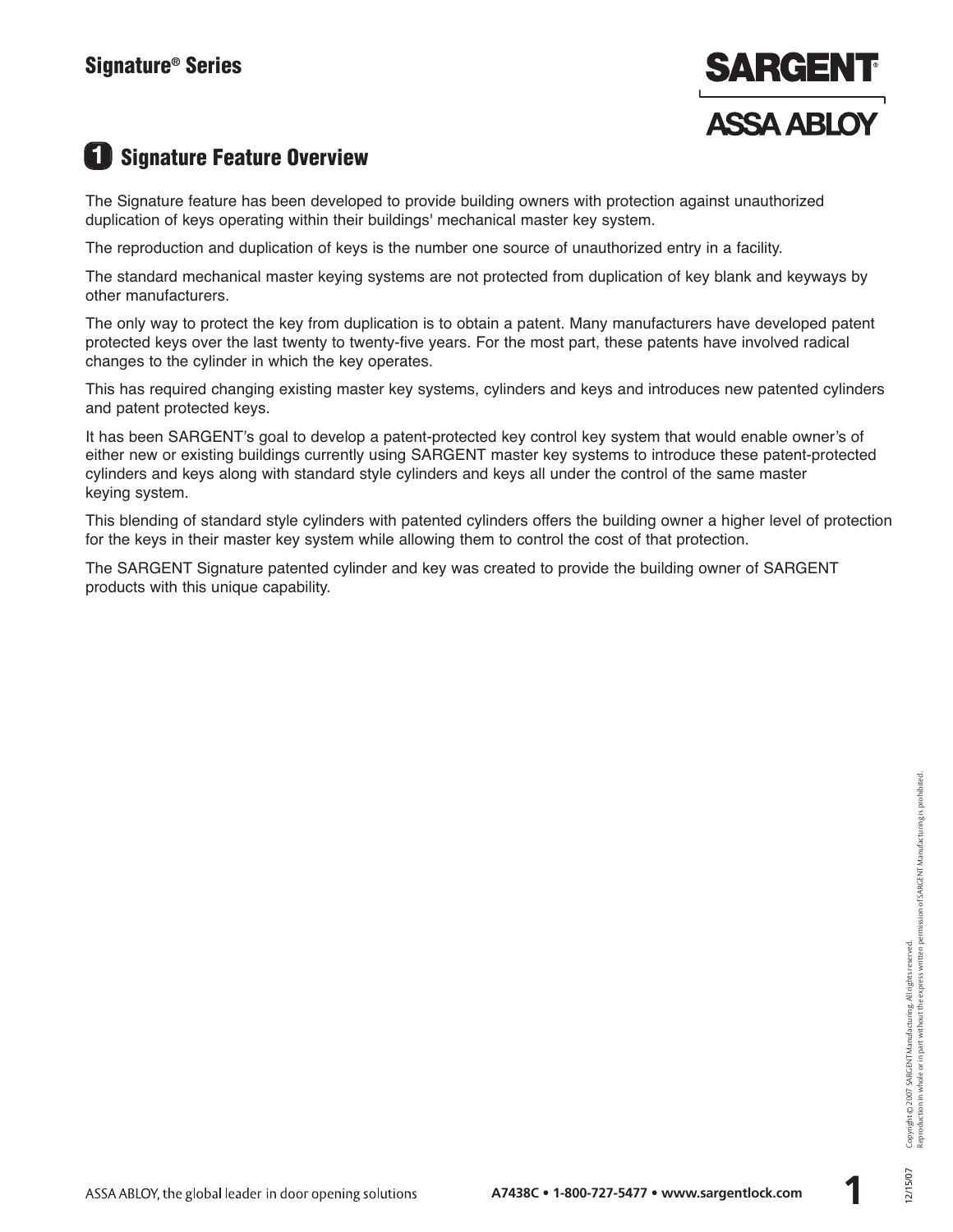

## **2 Your Unique Signature Pattern**

The SARGENT Signature Series patented cylinder and key program is a unique configuration of internal components within the cylinder barrel and body and dimpling on the key.

The blending of these components and machining processes provides SARGENT a<br>vast number of unique individual patterns.<br>Your particular pattern has been chosen from that assortment.<br>In essence we have created individual ke vast number of unique individual patterns.

Your particular pattern has been chosen from that assortment.

In essence we have created individual keyways for a facility's Signature cylinders and keys.

To further protect your Signature system, SARGENT assigns a Signature Series seven-digit code pattern.

That Signature configuration process is protected by United States and foreign patents SARGENT is committed to restricting and controlling the distribution of these protected patterns.

Based upon a pre-defined geographical area, Signature code patterns will not be issued to any other facility within the agreed upon geographical boundaries.

Component parts containing your Signature code pattern (keys, complete cylinder assemblies and cylinder barrels) are only available for purchase through an authorized SARGENT distributor.

Please refer to the section entitled, "How to Order Signature Components" for further information.

## **3 Protecting Your Signature Code Pattern**

The dimple configuration on your Signature code pattern is milled into the key blank at the SARGENT factory. In order to maintain the control, security and integrity of your key system, it is vital to limit access to your Signature key blanks.

Whether you have your own internal lock and cylinder servicing capabilities or depend on an outside service, it is important that you place orders for your facility with an authorized SARGENT distributor for components containing the unique Signature pattern (keys, key blanks, cylinders, cylinder barrels). An updated record containing the name, contacts, and address of your selected servicing group must be on file at SARGENT with any changes reported to SARGENT on your letterhead.

For those in need of an outside service for cylinder keying, key cutting, and system maintenance, please contact your SARGENT distributor.

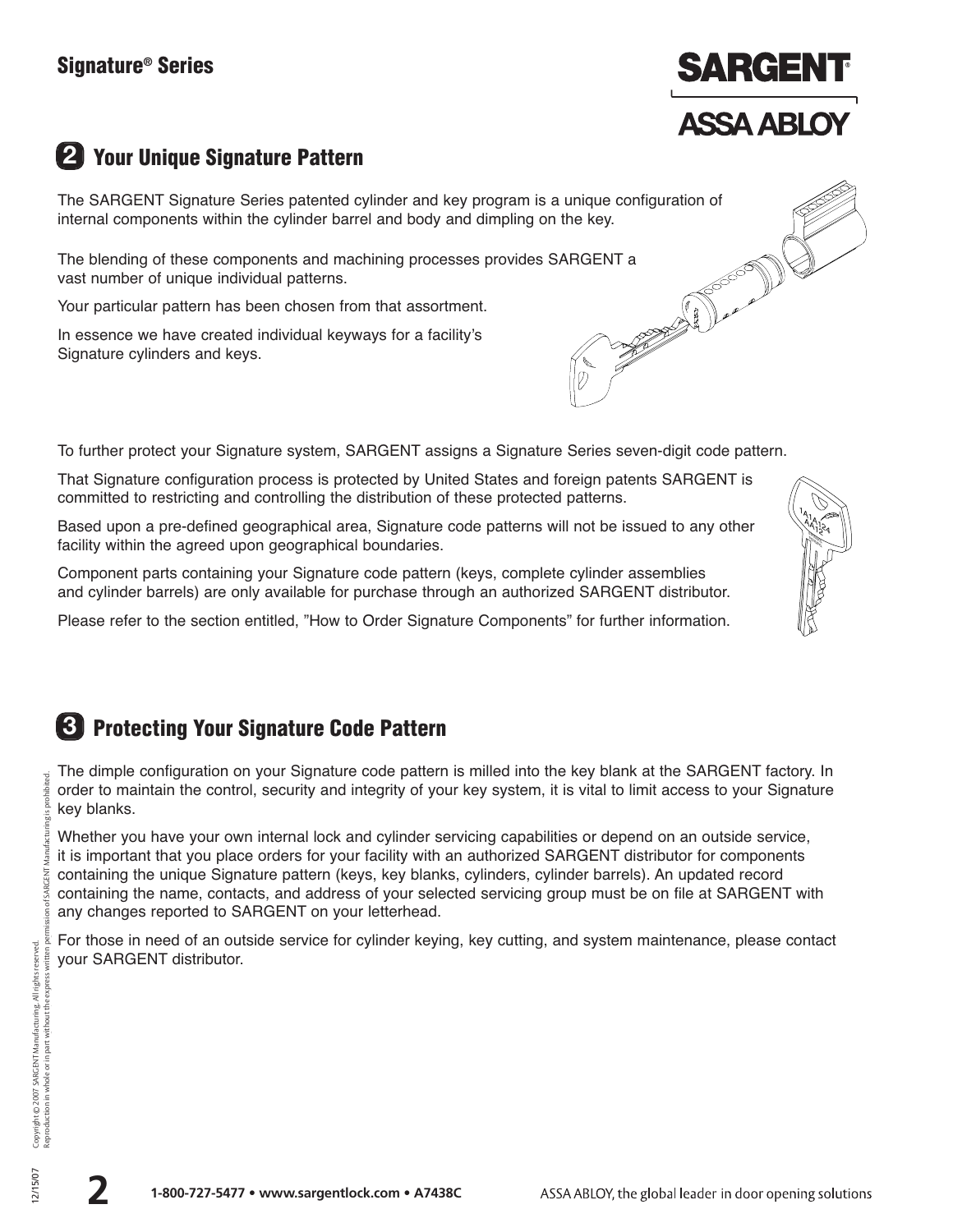

Contract of the Contract of Contract of the Contract of Contract of Contract of Contract of Contract of Contract of

## **4 Signature Feature Description**

The SARGENT Signature feature is the interaction of unique components loaded into standard production cylinder parts modified to accept these components.

#### **How are the Cylinder Parts Modified?**

The parts which are modified to accommodate the Signature components are the cylinder barrel, the cylinder body and the key blank. Modification of these parts involves: milling and drilling the cylinder barrel, broaching grooves in the barrel chamber of the cylinder body, and drilling dimples on both sides of the key blanks.

In order for the Signature feature to function, three holes are first drilled on each side of the Signature cylinder's barrel. The location of these drill holes creates the basis for the Signature pattern in both the cylinder and the key blank.

Two channels are then machined from front to back in the bottom of the cylinder barrel, one on each side of the keyway broaching.

Two corresponding grooves are then machined in the bottom of the body.

#### **What Are The Signature Components?**

The components that make up the Signature feature are:

- A  $\cdot$  six (6) Signature Side Pins  $($
- B two (2) Keyway Blocking Pins
- C  $\cdot$  six (6) Side Pin and Keyway Blocking Pin Springs  $\circ$
- D six (6) Side Pin and Keyway Blocking Pin Caps  $\circledast$
- E four (4) Blocking Bar Springs (part no. 13-0986)
- F two (2) Blocking Bars (part no.13-0985) or 13-1109 (see below)

Order No. 13-0985 For cylinders with patent pending on keys or Feather logo opposite key way on bow **("V" groove or no witness mark)**

 $\bigcirc$   $\equiv$ 

Order No. 13-1109 For cylinders with patent No. 5,475,998 on keys or Feather logo above Patent **(Radius groove)** For cylinders with patent # 5,475,998 on key or "PAT." below Feather logo

\*Note: Parts A, B, and C are factory installed. Removal voids all warranty.









**3**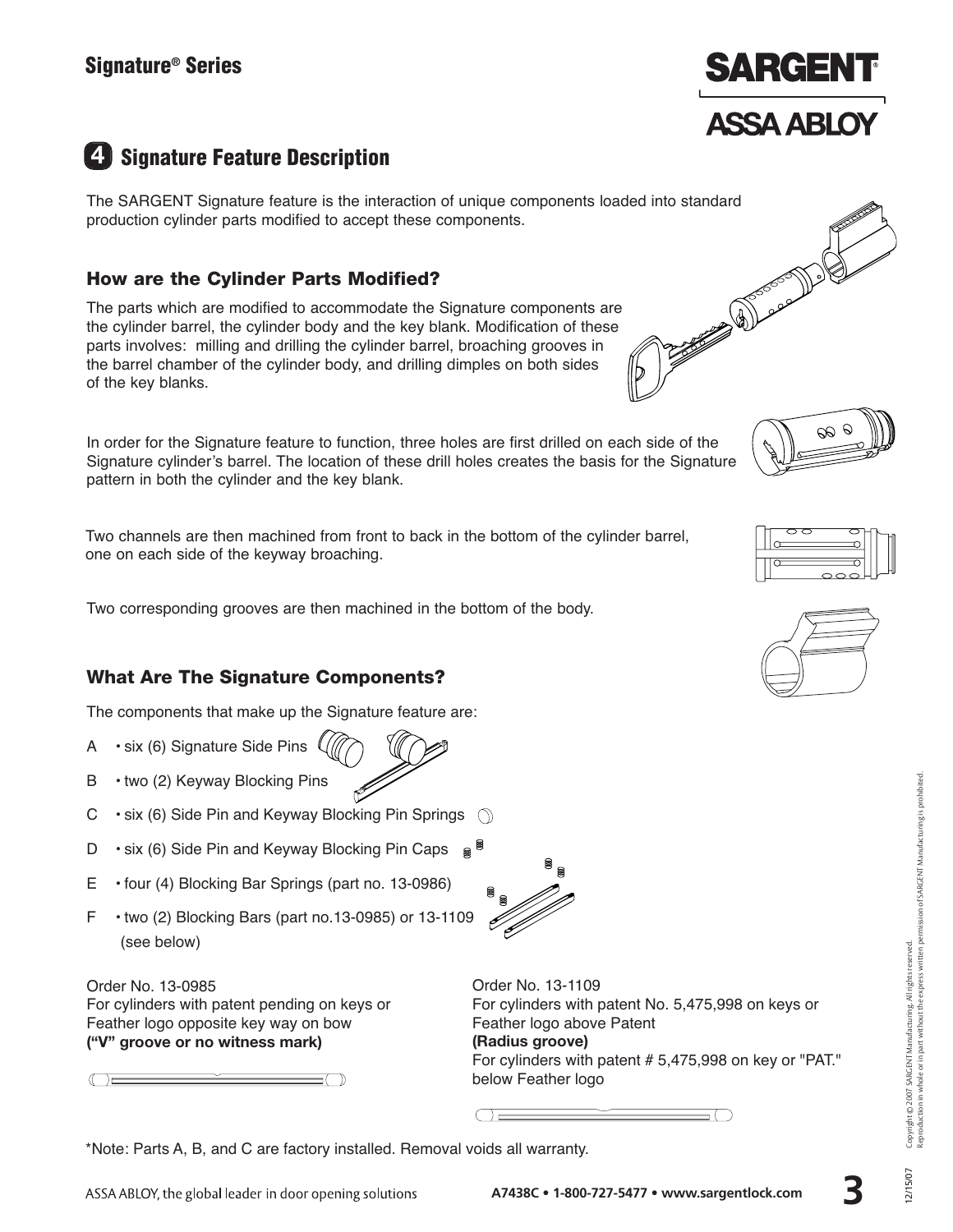# SARGER

## **ASSA ABLOY**

## **5 Assembly of Signature Feature Inside the Cylinder**

The Signature feature operates independent of your cylinder's master key system.

The Signature feature provides two locking points within the cylinder in addition to the locking created by the master key system.

Each of the holes drilled into the cylinder barrel for the Signature feature contains a side pin or keyway blocking pin and a side pin/keyway or blocking pin spring. Each hole containing these Signature feature pins and springs is sealed at the factory with a plug. This plug is never to be removed. Lubrication is applied at the time the Signature pins and springs are sealed in the barrel.

#### **The Signature feature pins are not to be serviced in the field.**

Tampering with the side pins, side pin springs or plugs may cause the Signature feature to fail and render your cylinder inoperable.

As a final step, two blocking bar springs and a blocking bar are inserted into channels on the bottom of the cylinder barrel. These bars have an offset, and the orientation of the offsets within the cylinder barrel is determined by the depth of the dimples on the keys. Information on orienting the bars and placing them in the cylinder barrel is given in the section, "Field Servicing the Signature Feature".



## **6 How Does the Signature Feature Work**

The two blocking bars on the bottom of the cylinder barrel are pressed by the blocking bar springs into the grooves on the bottom of the barrel chamber in the cylinder housing. The side pins, which are above the blocking bars, keep the blocking bars from rising out of the grooves. This action along with the master keying pins in the top of the cylinder, keep the cylinder barrel from turning and the cylinder from operating.

There are six dimples in each key, three on each side. There are six side pins in each cylinder barrel, one for each dimple in the key. When the dimples and side pins are correctly aligned and the sizes of the pins correspond to the depths of the dimple cuts, the offsets in the blocking bars are aligned with grooves on the side pins, which is necessary for cylinder operation.

#### **The following describes the interaction of the key and the cylinders:**

When the correct Signature key (correct code pattern of dimples and master keying cuts) is inserted into the Signature cylinder:

- Side pins are pressed by the side pin springs into the dimples on the key
- Offsets in the blocking bars are then aligned with the grooves on the side pins
- Master keying pins are pressed by driver springs into the cuts on the top of the key creating a shear line at the top

The initial turning of the key and corresponding turning of the barrel results in:

- Blocking bars rising out of the grooves in the bottom of the barrel chamber
- Offsets in the blocking bars seating in the grooves on the side pins
- Key and cylinder barrel then turn freely inside the cylinder housing

ufactu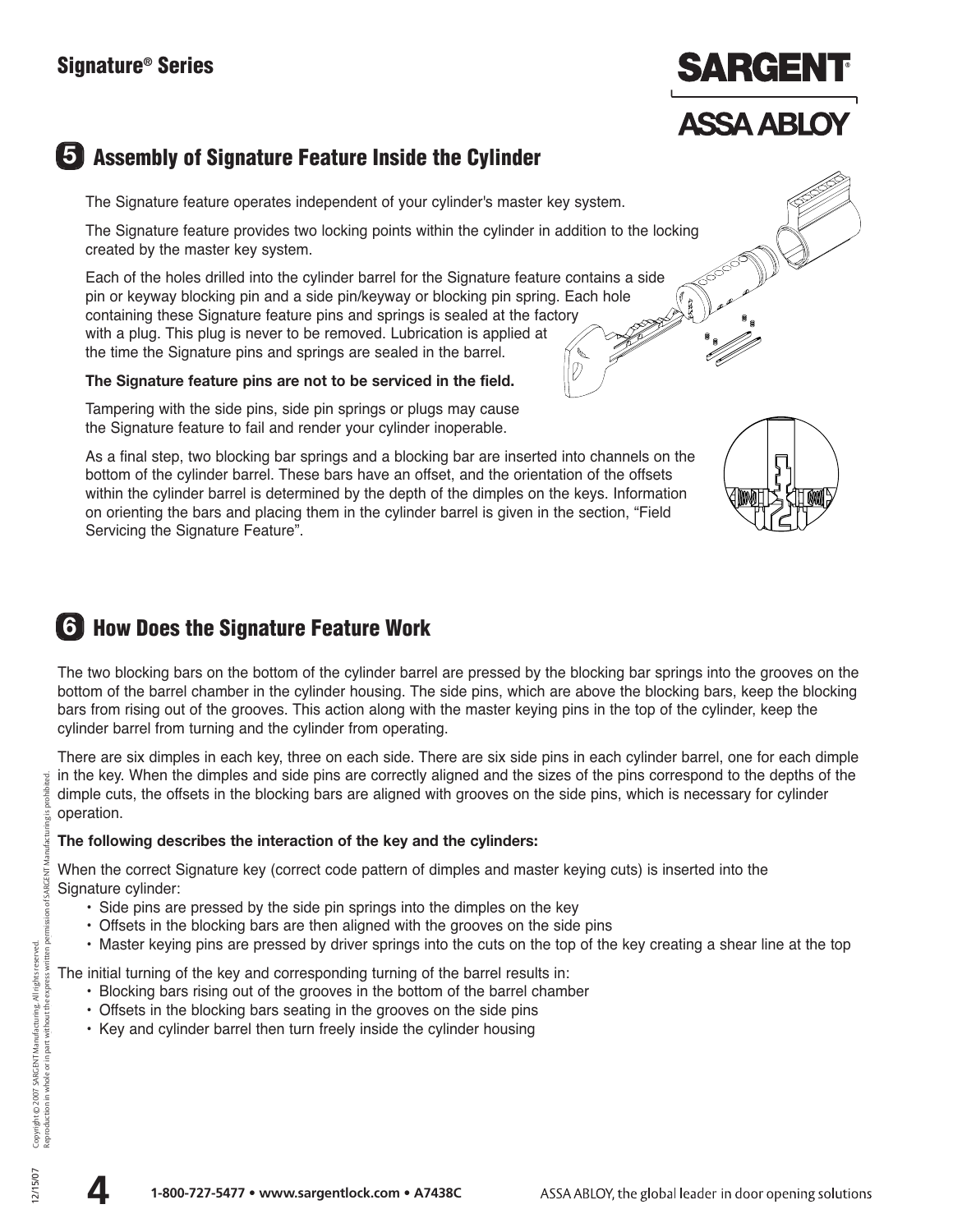

## **7 Field Servicing the Signature Cylinder**

#### **Types of Servicing**

Over the course of time, there are several types of field servicing that the building owner may need to perform on the Signature cylinder.

- Pinning a new or recombinating an existing Signature cylinder
- Cutting Signature keys
- Lubrication

#### **Pinning a New or Re-Combinating Existing Signature Cylinders**

Pinning new or re-combinating existing Signature cylinders is accomplished in the same manner as any SARGENT pin tumbler cylinder.

Four basic steps are required to pin a Signature cylinder:

- 1) Load the barrel with bottom pins and master splits
- 2) Insert the Signature blocking bars and springs
- 3) Load the cylinder body with drivers and springs
- 4) Final assembly

When repinning a Signature cylinder, it may not be possible to remove all of the bottom pins and master splits with any one key. It may be necessary to dump the entire cylinder load including the drivers and springs.

When assembling the plug/barrel in a new or re-keying an existing Signature cylinder, it is not possible to contain all the bottom and master splits with any one key from the key system. The load key will assist you in inserting a fully loaded Signature plug into the loaded Signature cylinder's outer body. To make a load key, cut a key on the appropriate Master Key Section blank with all #0 (10) bittings. Remove the peaks between each cut.

As this key is cut to all #0 cuts, it will allow all of the bottom and master splits to be contained in the plug for easy assembly into the cylinder body.

Remember that the side pins and keyway blocking pins, side pin and keyway blocking pin springs and plugs do not require servicing and should not be disturbed. Recombinating the master key pinning does not require disturbing the blocking bars or blocking bar springs (The tools provided in your Signature pinning kit are designed to avoid disturbing these parts unintentionally).

**Important:** *Care is required when disassembling a Signature cylinder to insure that the Signature blocking bars and springs remain in place. Should the bars and springs fall out of the barrel, refer to instructions on how to replace these parts into the barrel.*

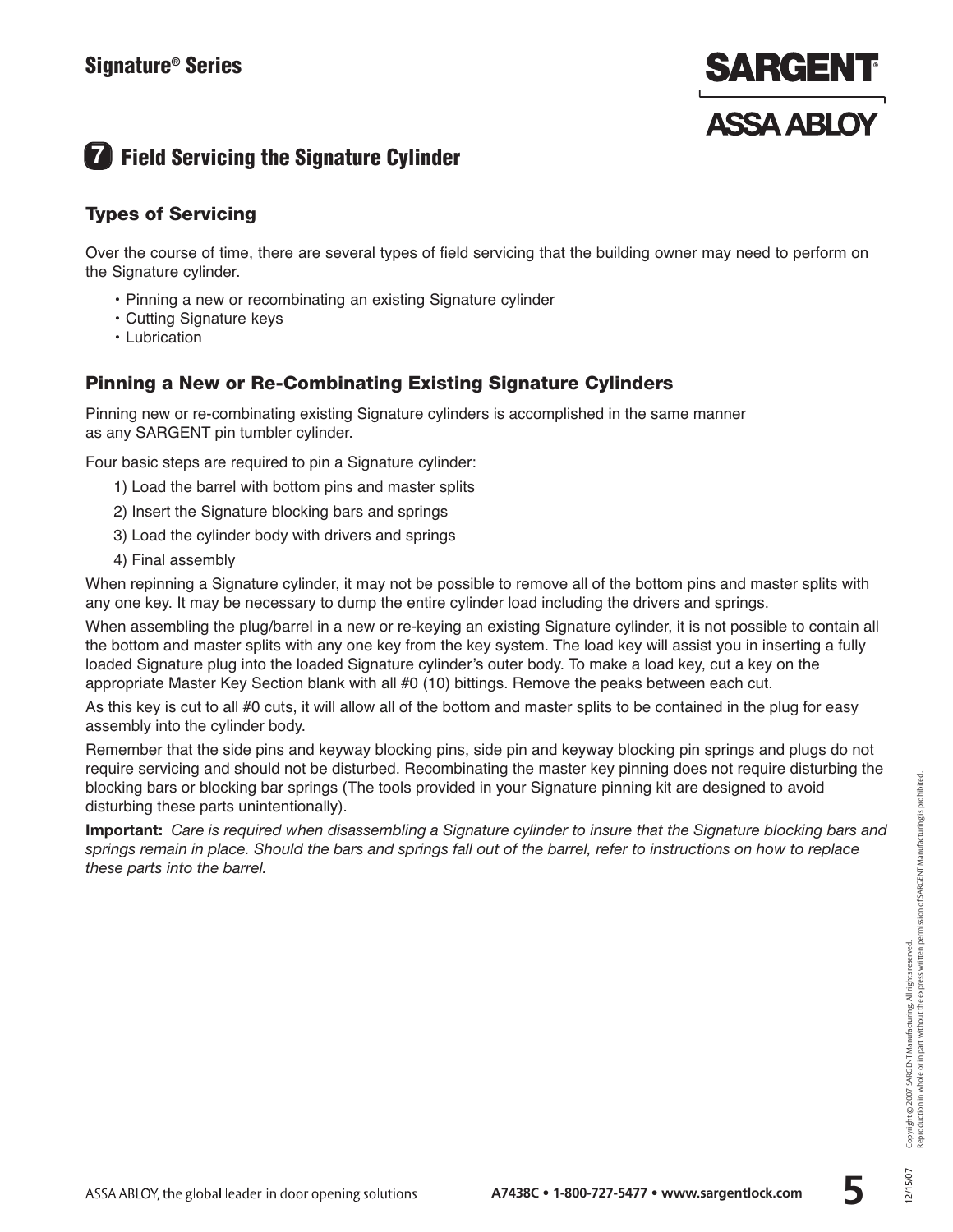#### **Signature® Series**



## **8 Blocking Bar Configuration**

Remember, SARGENT's Signature cylinder contains two (2) blocking bars.

The bar is placed so that the witness mark side of the bar is either toward the keyway broaching or away from the keyway broaching.

#### **GUIDE TO OFFSET BAR ORIENTATION**

FOR KEYS WITH 1 & 2 DIMPLE DEPTHS (INBOARD BAR ORIENTATION)-FACE WITNESS MARK AWAY FROM KEY.

FOR KEYS WITH 3 & 4 DIMPLE DEPTHS (OUTBOARD BAR ORIENTATION)-FACE WITNESS MARK TOWARD KEY.



The position of the bars is determined by the last (seventh) digit of the Signature code pattern stamped on the keys to be used.

There are currently two sets of configurations (positions) assigned by the factory for a Signature code pattern. They are identified by the digit 4 or 2 as the seventh or last character of the Signature code pattern.

See the illustration below for the proper orientation of the bars.

If necessary, reinsert the four blocking bar springs (two for each blocking bar or one for each end of a blocking bar) and then the bars (in the correct configuration) as illustrated below.



**4 2**



ted. proh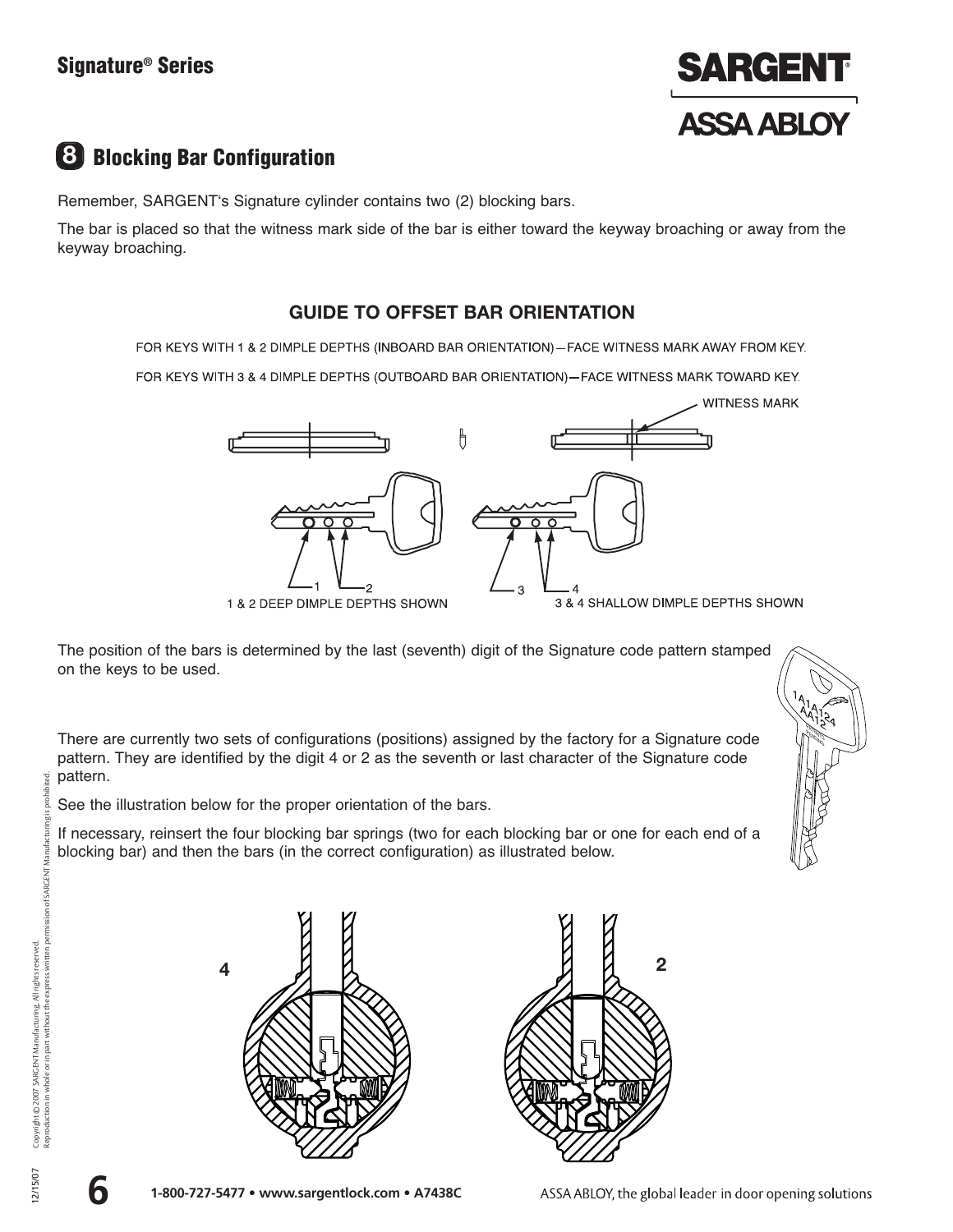

## **9 New Signature Pin Kit**

SARGENT has developed the Signature Series cylinder to be very simple to maintain and service. In keeping with this concept, SARGENT has created a new pin kit (catalog part #437S) and tools to assist in the field servicing of the Signature cylinder.

#### **Components of the New Signature Pin Kit**

The new pin kit has been streamlined and contains 100 each of all the standard pins and springs required to accomplish pinning the master keying of the now removable core cylinder. It also contains the necessary tools for assembling new Signature featured cylinders.

When rekeying 10-6300 Signature Removable Core Cylinders, 437 RC/UL Rekeying Kit is needed in conjunction with 437S.

SARGENT created two types of barrel loading rods (part #13-1034, 13-1035). These followers are uniquely configured at each end to accommodate the different barrel configurations for the different types of Signature cylinders (mortise, rim, cylindrical).



460 & 480 CYLINDERS (SIDE A) 6300 R.C. RIM & MORTISE **CYLINDERS (SIDE B)** 

| SIDE A | PIN 13-1034 | SIDE B |
|--------|-------------|--------|
|        |             |        |
|        |             |        |

7, 8 & 9 LINE CYLINDERS (SIDE A) 6, 10, 5500 & 6500 CYLINDERS (SIDE B)

The loading rods have also been machined to simplify the loading of the Signature cylinder outer body with driver pins and springs (a standard part of the master keying process).





A spring depressing tool (part #13-1138) and a transfer knife (part #13-1037) are included to assist in transferring the driver and spring loads to the Signature cylinder body.



There is a set of tweezers P/N 13-0998 with tips specially designed for picking up cylinder pins.





There is a field service tool (part #13-3916) that has been included to assist in loading or re-orienting the blocking bars.



The blocking bars (part #13-0985 and 13-1109) and blocking bar springs (part #13-0986) are part of the Signature pinning kit.

**7**

ASSA ABLOY, the global leader in door opening solutions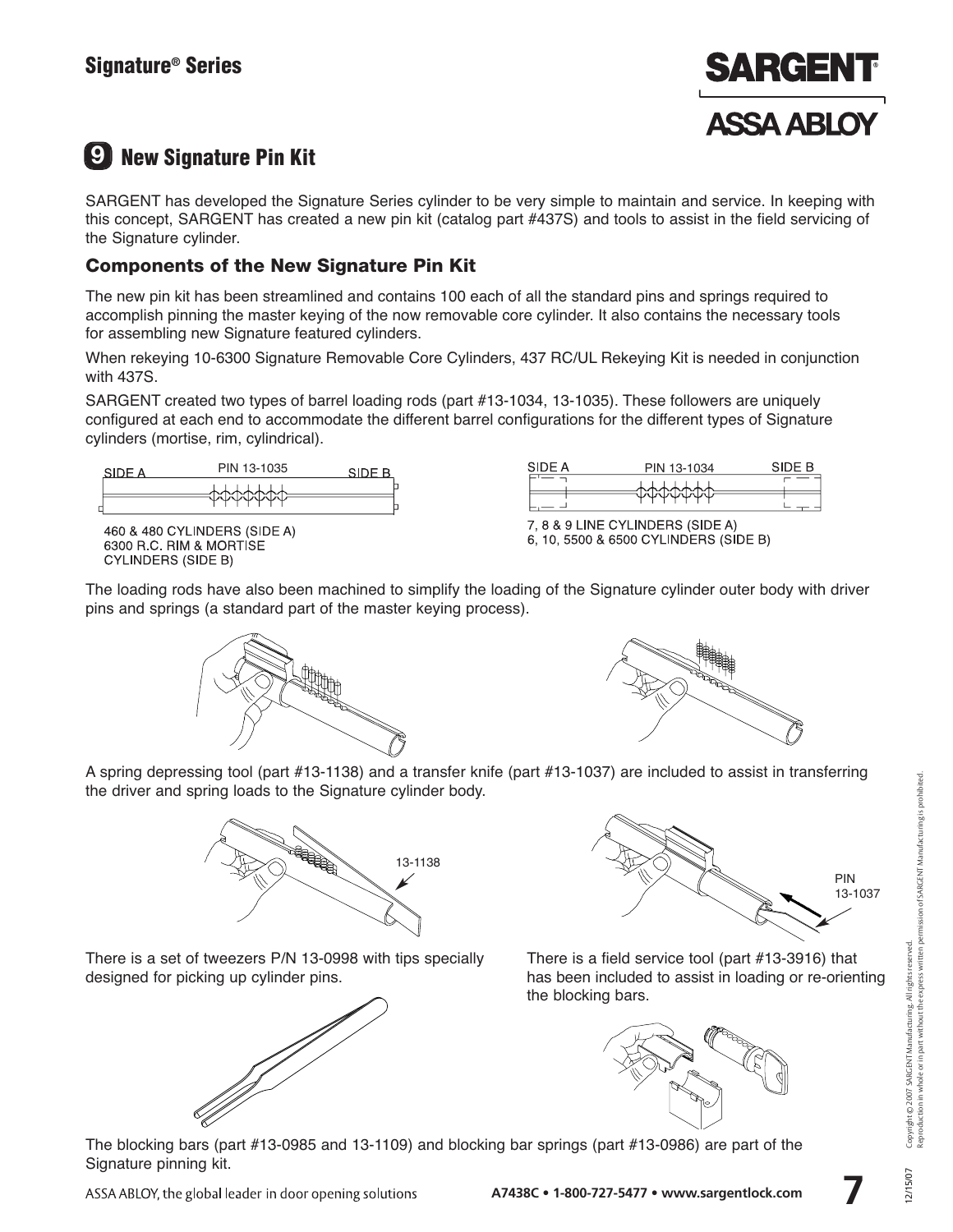#### **Signature® Series**



## **10 Cutting Signature Keys**

Signature patented key blanks in your assigned code key pattern are available only from the SARGENT factory or through an authorized SARGENT distributor.

(See section "How to Order Signature Components" for further details).

No special equipment is required for cutting new or copying existing key bittings onto the dimpled Signature key blanks. This process can be accomplished using any industry standard key cutting or duplicating equipment.

#### **Lubrication**

Since the Signature side pins and side pin springs are assembled, lubricated, and sealed at the factory, it is not necessary to service these components.

The other components in the Signature cylinder (the master key shear line) are lubricated with a powdered graphite by the factory at the time of assembly.

When lubrication is required, SARGENT recommends the use of SARGENT ASSA lube (P/N 18-0070) or spray lubricant such as "Poxylube" dryfilm lubricant CP-200.

**Note: It is important that you don't use liquid lubricants such as WD40. The use of solvent based liquid lubricants will create a gummy sludge within the cylinder and can affect the operation of the cylinder and its components.**

![](_page_9_Picture_13.jpeg)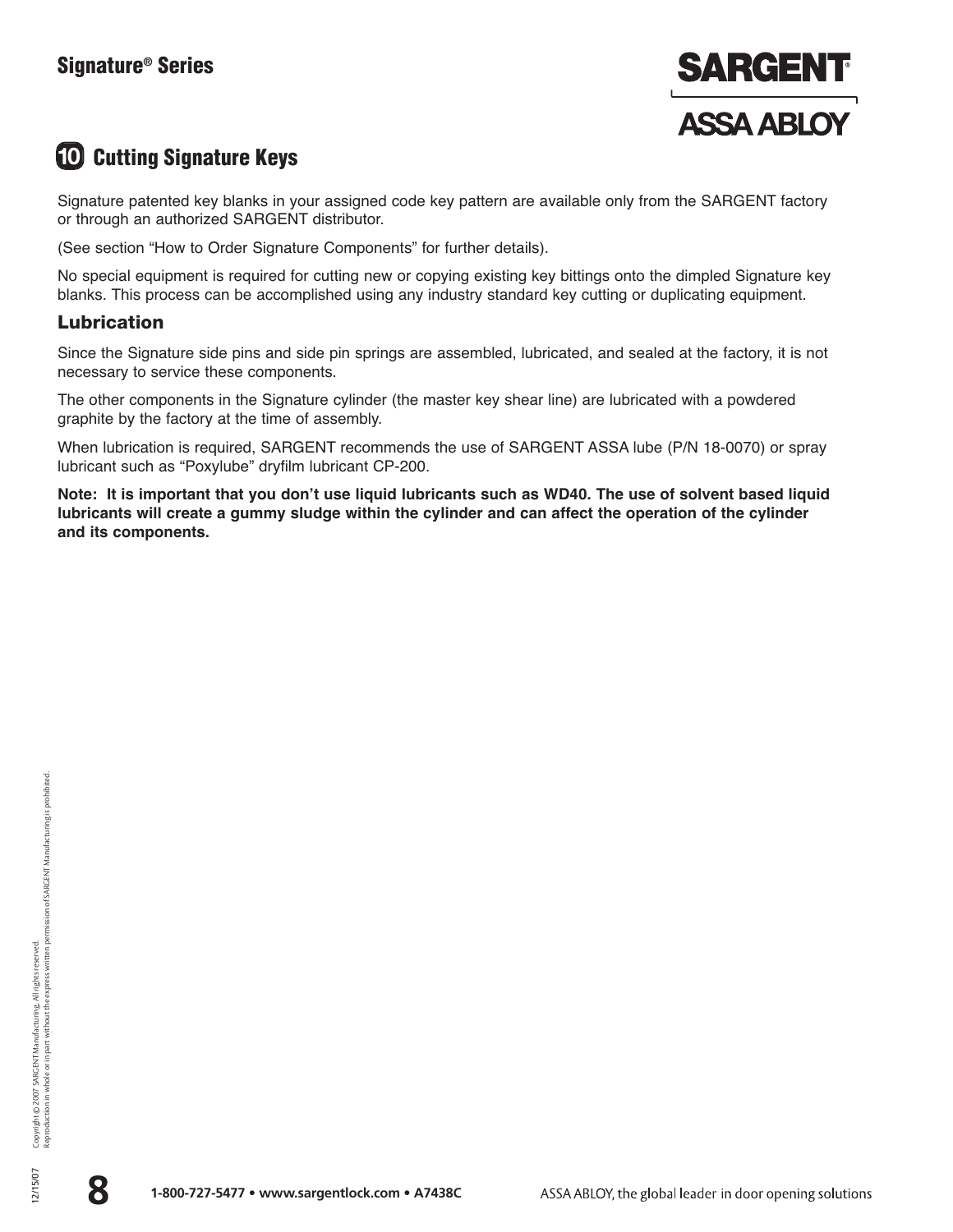![](_page_10_Picture_1.jpeg)

## **11 Signature's Affect on the Master Key System**

Your master key system is not affected by the Signature feature (other than making it more secure). As its functions are independent of the Signature feature, maintenance is no different than any other key system.

The separation between its function and the Signature features allows the end-user to introduce the Signature feature into most existing SARGENT factory-generated master key systems.

Note: While it may be possible to introduce the Signature feature into a field-generated master key system, it is necessary that the Keying Department at SARGENT review the system before agreeing to issue a Signature code key pattern for the system. Contact the Keying Department at SARGENT for further instructions on meeting this requirement.

## **12 The Authorization Process**

SARGENT uses a computer software system that creates a PIN (Personal Identification Number) code to assure that we process only authorized orders for your facilities' Signature products.

When the Signature code pattern was initially registered, you should have received an acknowledgment containing your seven-digit code pattern and a PIN (Personal Identification Number) code. This PIN code should be used when placing an order with an authorized SARGENT distributor for any Signature components (cylinders, keys, key blanks, or parts) for your facility. Once the PIN code has been used, a new one will be sent to the designated person(s) at your facility.

Every order for existing Signature products must have a Signature Code Pattern and meet one of the below criteria for security authorization:

- Valid PIN Code
- Letter of authorization from end user
- Product to be drop shipped to the same authorized end user on Letter of Authorization
- Copy of end users purchase order signed by the same person authorized in SARGENT's file

![](_page_10_Picture_17.jpeg)